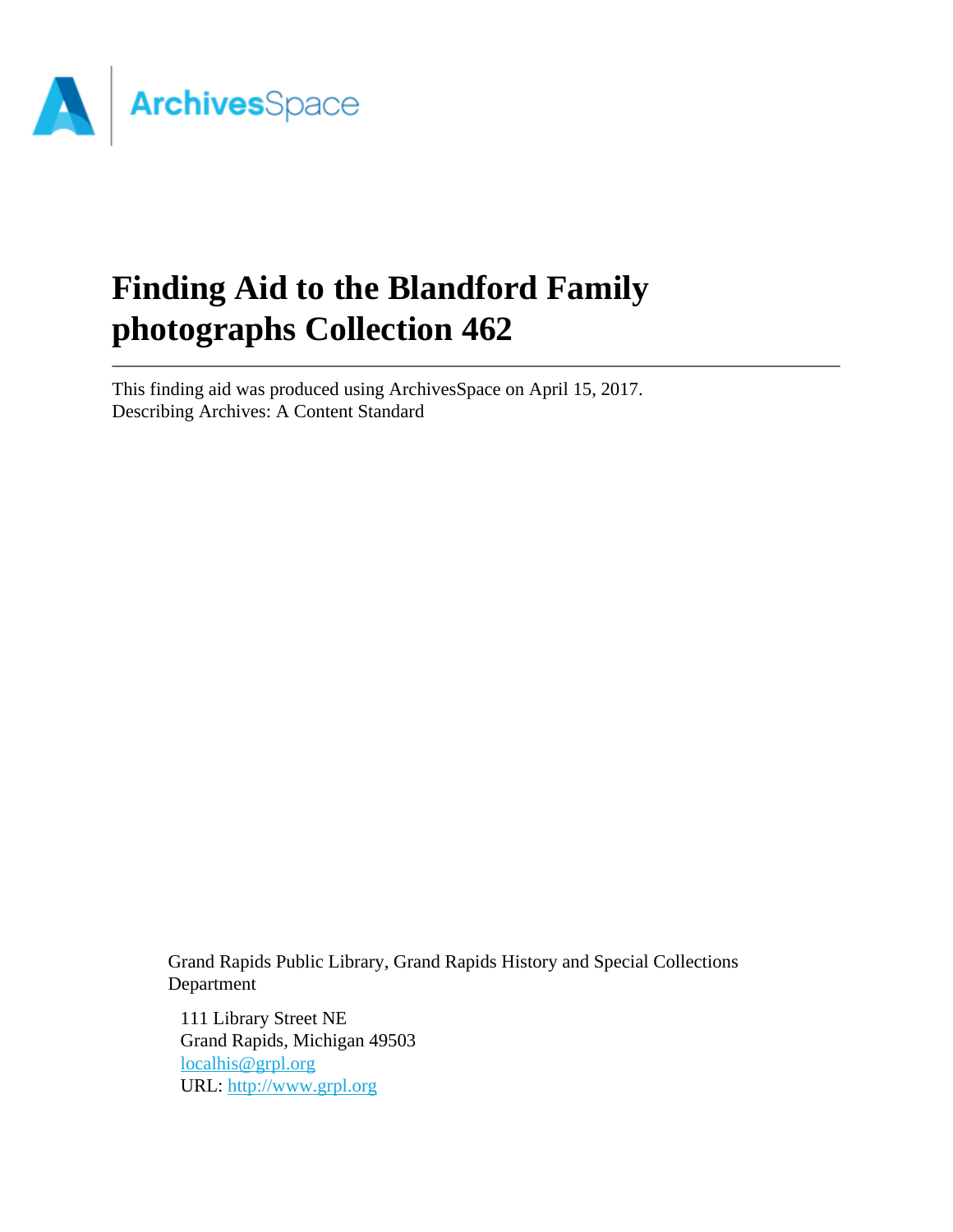# <span id="page-1-0"></span>**Table of Contents**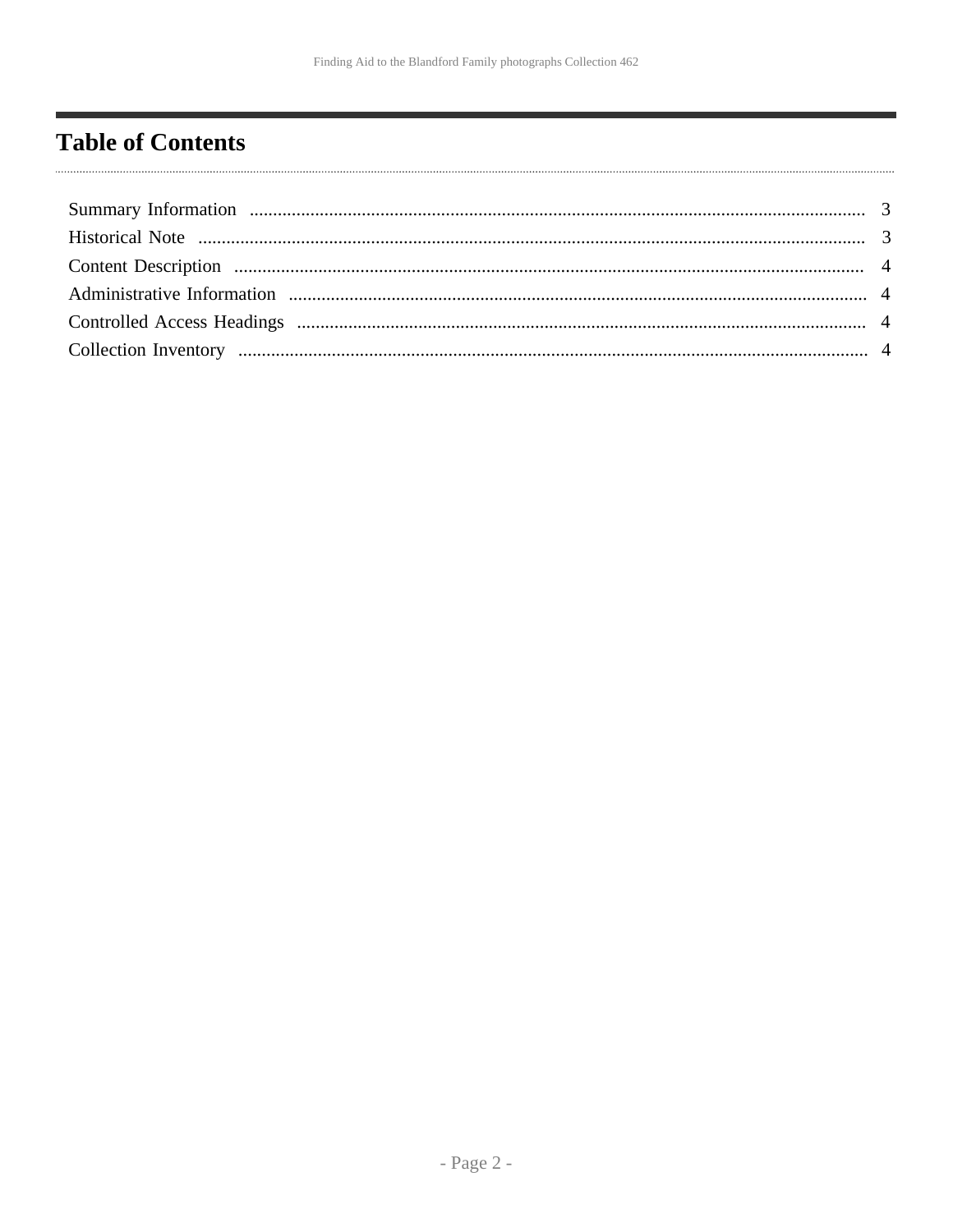## <span id="page-2-0"></span>**Summary Information**

| <b>Repository:</b><br><b>Title:</b> | Grand Rapids Public Library, Grand Rapids History and Special<br><b>Collections Department</b><br>Blandford and De Korn family photographs                                                                                                                                                                                                                                                                                                                                                                                  |  |
|-------------------------------------|-----------------------------------------------------------------------------------------------------------------------------------------------------------------------------------------------------------------------------------------------------------------------------------------------------------------------------------------------------------------------------------------------------------------------------------------------------------------------------------------------------------------------------|--|
| ID:                                 | Collection 462                                                                                                                                                                                                                                                                                                                                                                                                                                                                                                              |  |
| Date [bulk]:                        | bulk                                                                                                                                                                                                                                                                                                                                                                                                                                                                                                                        |  |
| <b>Physical Description:</b>        | .2 Linear Feet                                                                                                                                                                                                                                                                                                                                                                                                                                                                                                              |  |
| <b>Physical Description:</b>        | Fair                                                                                                                                                                                                                                                                                                                                                                                                                                                                                                                        |  |
| Abstract:                           | The Blandford and De Korn family photographs collections contains<br>31 photographs, fascimiles and originals, of the Blandford and De<br>Korn nuclear and extended family. There are several photographs of<br>of Christina Catherine Blandford's as a teacher at Godfrey-Lee School,<br>including her first classroom and her first class of students at Godfrey<br>Lee Elementery School. There are also two photos, one identified as<br>Rev. Hulst and the other of two young girls identified as Minie and<br>Tressa. |  |

**^** [Return to Table of Contents](#page-1-0)

## <span id="page-2-1"></span>**Historical Note**

Christina Catherine Blandford (22 Jun 1884 - 11 Oct 1979) was the only daughter born to Isaac Roberts Blandford and Lily Georgia Kemp Blandford.Christina's parents immigrated to Walker, Michigan, from Ontario in the decade before her birth. Isaac Blandford was a packer in the furniture industry. Christina was raised with five brothers, one of whom, Victor (1890-1983) donated the old Collins farm/woods property he'd purchased to the city to become the Grand Rapids Public Museum's nature center.

Christina married Joseph Peter DeKorn (30 Jun 1881 - 24 Mar 1962) in Kalamazoo, Michigan, on 09 Dec 1919. Joseph was born to Richard DeKorn and Alice Paak DeKorn, both immigrants from the Netherlands. Joseph worked as an engineer, and he and Christina had at least one son, Richard Blandford DeKorn (1920-2004)

#### **^** [Return to Table of Contents](#page-1-0)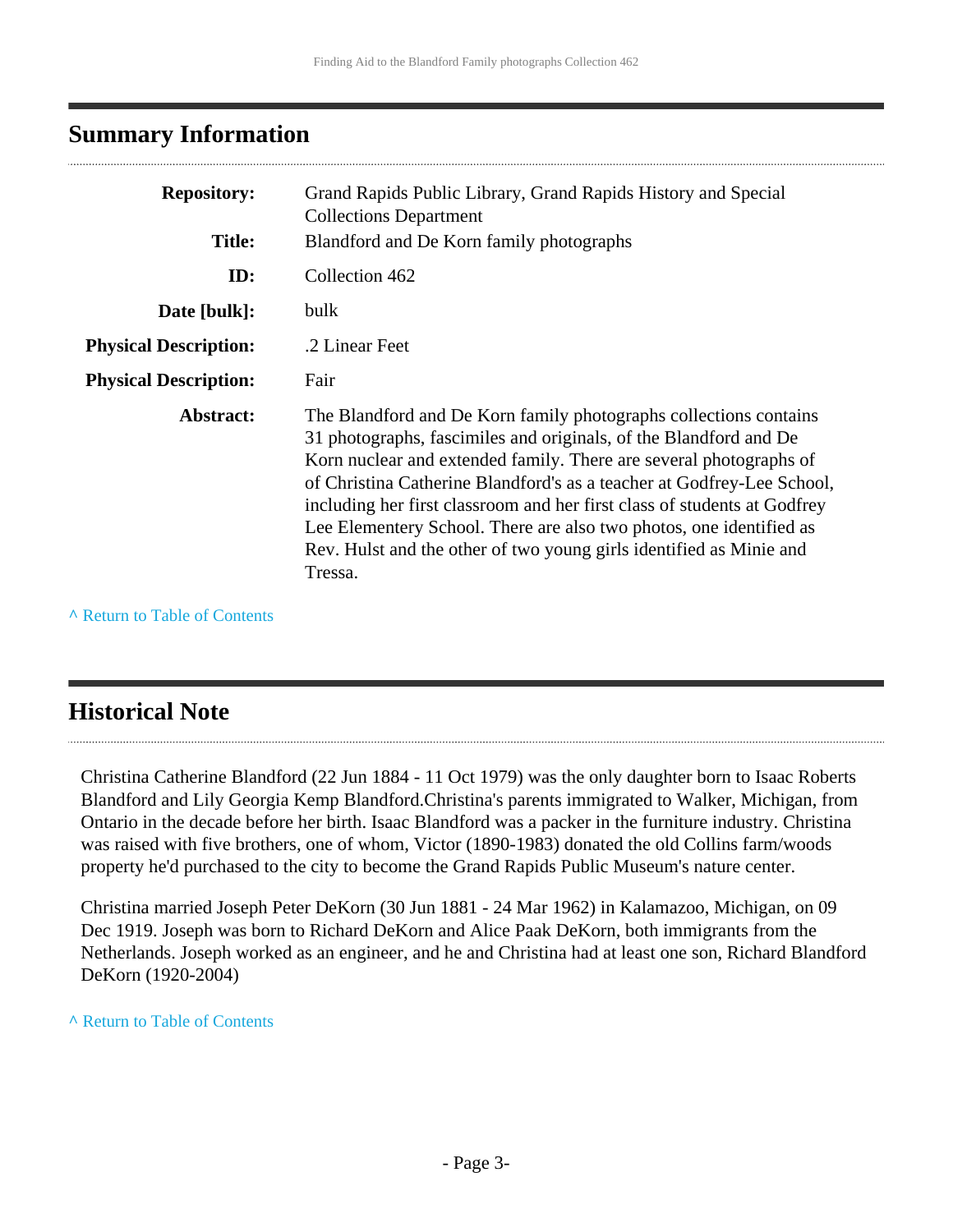## <span id="page-3-0"></span>**Content Description**

31 photos, originals and facsimiles, of Blandford and De Korn family members

**^** [Return to Table of Contents](#page-1-0)

## <span id="page-3-1"></span>**Administrative Information**

#### **Publication Statement**

Grand Rapids Public Library, Grand Rapids History and Special Collections Department

111 Library Street NE Grand Rapids, Michigan 49503 [localhis@grpl.org](mailto:localhis@grpl.org) URL:<http://www.grpl.org>

#### **Immediate Source of Acquisition**

Unknown gift [2017.055]

**^** [Return to Table of Contents](#page-1-0)

### <span id="page-3-2"></span>**Controlled Access Headings**

- Christina Catherine Blandford
- Joseph Peter De Korn

# <span id="page-3-3"></span>**Collection Inventory**

| <b>Title/Description</b>                                                      | <b>Instances</b> |          |
|-------------------------------------------------------------------------------|------------------|----------|
| DeKorn, Leeuwenhoek, Zuidweg Photos, 1920-1960<br>Date [inclusive]: 1920-1960 | Box 1            | Folder 1 |
| Blandford & De Korn, City Engineer Office, Grand Rapids, 1912                 | Box 1            | Folder 2 |